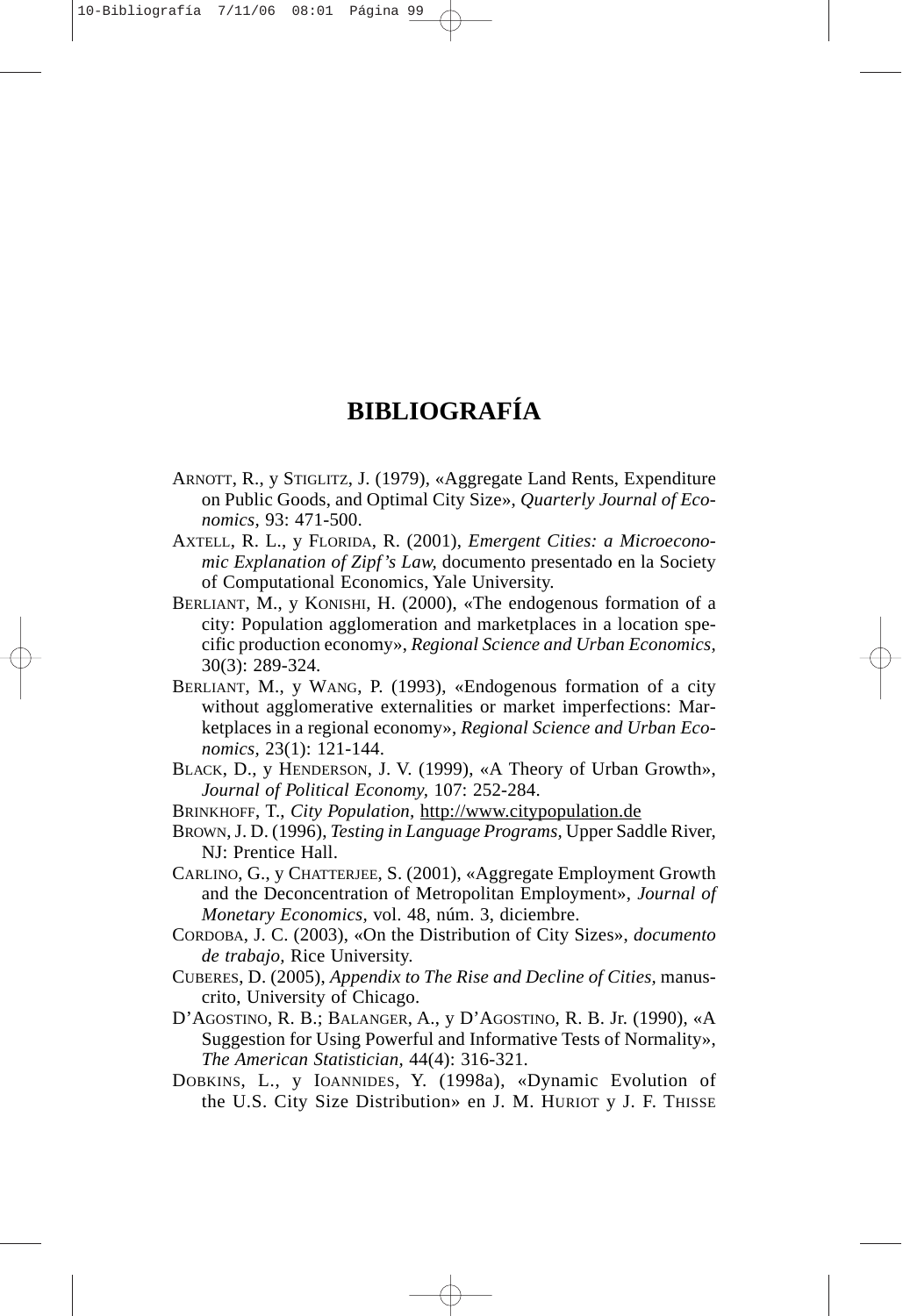(eds.), *The Economics of Cities,* New York: Cambridge University Press.

- DURANTON, G. (2002), *City Size Distribution as a Consequence of the Growth Process,* Department of Geography and Environment, London School of Economics.
- DURANTON, G., y PUGA, D. (2004), «Micro-foundations of urban agglomeration economies» en J. VERNON HENDERSON y J.-F. THISSE (eds.), *Handbook of Regional and Urban Economics,* vol. 4, Amsterdam: North-Holland: 2063-2117.
- EATON, J., y ECKSTEIN, Z. (1997), «Cities and Growth: Theory and Evidence from France and Japan», *Regional Science and Urban Economics,* XXVII: 443-474.
- EECKHOUT, J. (2004), «Gibrat's Law for (all) Cities», *American Economic Review,* diciembre, vol. 94, núm. 5: 1429-1451(23).
- FUJITA, M.; KRUGMAN, P., y VENABLES, A. (1999), *The Spatial Economy,* Cambridge, MA: MIT Press.
- GABAIX, X. (1999a), «Zipf's Law and the Growth of Cities», *American Economic Review Papers and Proceedings,* LXXXIX: 129-132.
- GABAIX, X., y IOANNIDES, Y. (2004), «The Evolution of City Size Distributions,» en J. V. HENDERSON, y J. F. THISSE (eds.), *Handbook of Regional and Urban Economics,* Amsterdam: North-Holland: 2341-2378.
- GIBRAT, R. (1931), *Les inégalités economiques,* Paris: Librairie du Recueil Sirey.
- GLAESER, E., y GYOURKO, J. (2004), «Urban Decline and Durable Housing», próximamente en *Journal of Political Economy.*
- GLAESER, E.; SCHEINKMAN, J., y SHLEIFER, A. (1995), «Economic Growth in a Cross-Section of Cities», *Journal of Monetary Economics,* XXXVI: 117-143.
- GLAESER, E., y SHAPIRO, J. (2001), «Is There a New Urbanism? The Growth of U.S. Cities in the 1990s», *NBER Working Paper,* núm. W8357.
- HANSEN, N. (1990), «Impacts of Small and Intermediate-Sized Cities on Population Distribution: Issues and Responses», *Regional Development Dialogue,* 11: 60-76.
- HENDERSON, J., http://www.econ.brown.edu/faculty/henderson/worldcities.html
- (1974), «The Sizes and Types of Cities», *American Economic Review,* LXIV: 640-656.
- (1988), *Urban Development: Theory, Fact, and Illusion,* Oxford University Press.
- (2004), «Urbanization and Growth», capitulo preparado para el *Handbook of Economic Growth,* vol. 1, P. AGHION y S. DURLAUF (eds.), North Holland.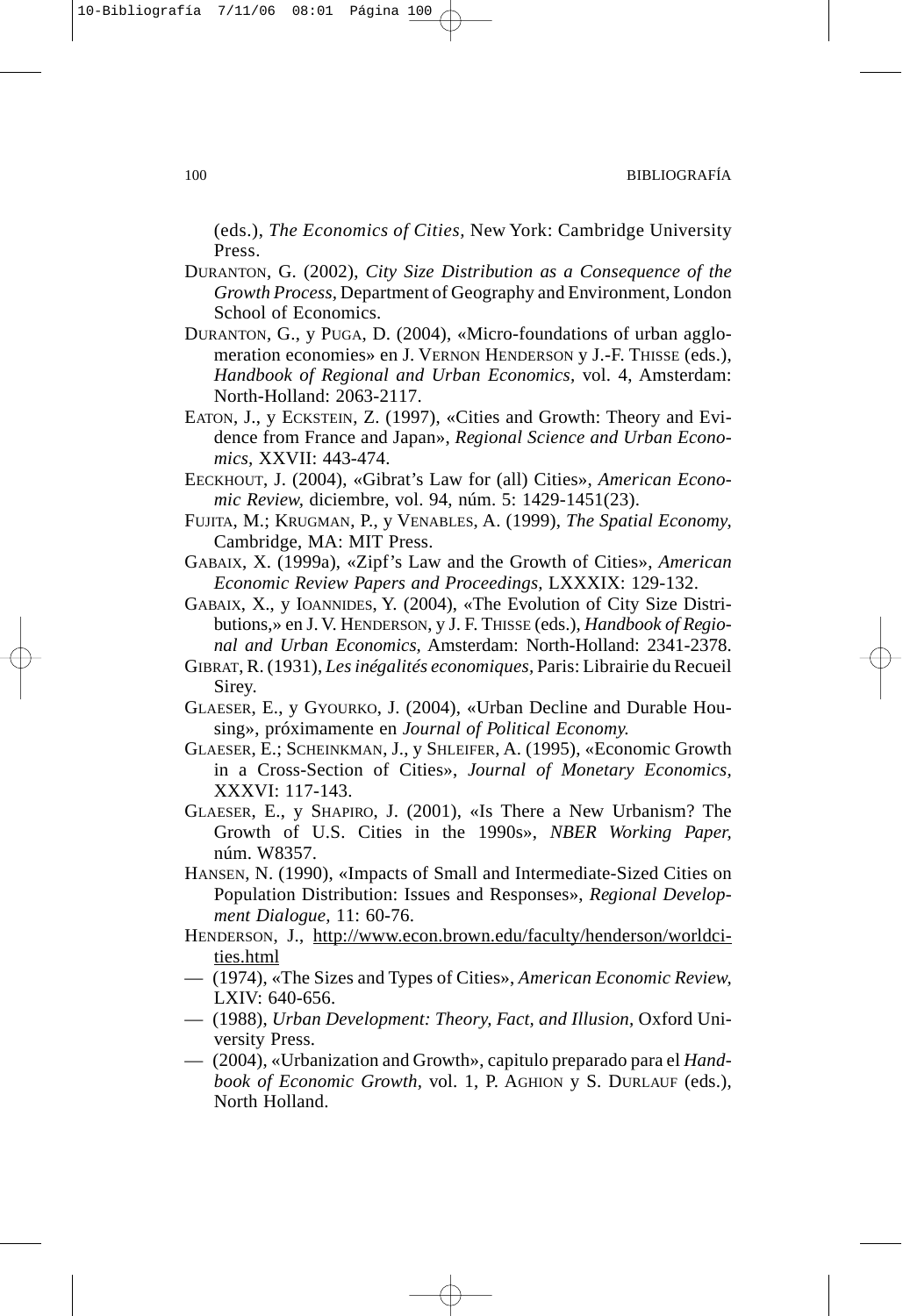- HENDERSON, J., y VENABLES, A. J. (2004), «The Dynamics of City Formation: Finance and Governance», *documento de trabajo.*
- HENDERSON, J., y WANG, H. G. (2005), «Urbanization and City Growth», *Journal of Economic Geography.*
- IOANNIDES, Y. M., y OVERMAN, H. C. (2003), «Zipf's Law for Cities: An Empirical Examination», *Regional Science and Urban Economics,* 33: 127-137.
- KONISHI, H. (2000), «Formation of hub cities: Transportation cost advantage and population agglomeration», *Journal of Urban Economics,* 48(1): 1-28.
- KOOPMANS, T. C. (1957), *Three Essays on the State of Economic Science,* New York: McGraw-Hill.
- KRUGMAN, P. (1996b), «Confronting the Mistery of Urban Hierarchy», *Journal of the Japanese and the International Economies,* 10: 399- 418.
- KRUGMAN, P., y BREZIS, E. S. (1997), «Technology and Life Cycle of Cities», *Journal of Economic Growth:* 369-383.
- LAHMEYER, J., http://www.library.uu.nl/wesp/jalahome.htm
- LUCAS, R. E. Jr. (1988), «On the Mechanics of Economic Development», *Journal of Monetary Economics,* 22, julio: 3-42.
- MILLS, E. S. (1967), «An aggregative model of resource allocation in a metropolitan area», *American Economic Review Papers and Proceedings,* 57(2): 197-210.
- MIRRLEES, J. A. (1972), «The optimum town», *Swedish Journal of Economics,* 74(1): 114-135.
- PENN WORLD TABLE, http://pwt.econ.upenn.edu/4
- ROMER, P. M. (1986), «Increasing Returns and Long-Run Growth», *Journal of Political Economy,* 94, 5, octubre: 1002-1037.
- ROSEN, K., y RESNICK, M. (1980), «The Size Distribution of Cities: an Examination of the Pareto Law and Primacy», *Journal of Urban Economics,* 8: 165-186.
- ROSSI-HANSBERG, E., y WRIGHT, M. L. J. (2003), «Urban Structure and Growth», *NBER Working Paper,* núm. W11262.
- ROYSTON, P. (1983), «A Simple Method for Evaluating the Shapiro-Francia W' Test of Nonnormality», *Applied Statistics,* 32: 297-300.
- (1991c), sg3.5, «Comment on sg3.4 and an Improved D'Agostino Test», *Stata Technical Bulletin,* 3: 23-24. Publicado en *Stata Technical Bulletin Reprints,* vol. 1: 110-112.
- SHAPIRO, S. S., y FRANCIA, R. S. (1972), «An Approximate Analysis of Variance Test for Normality», *Journal of the American Statistical Association;* 67: 215-216.
- SHAPIRO, S. S., y WILK, M. B. (1965), «An Analysis of Variance Test for Normality (complete samples)», *Biometrika,* 52: 591-611.